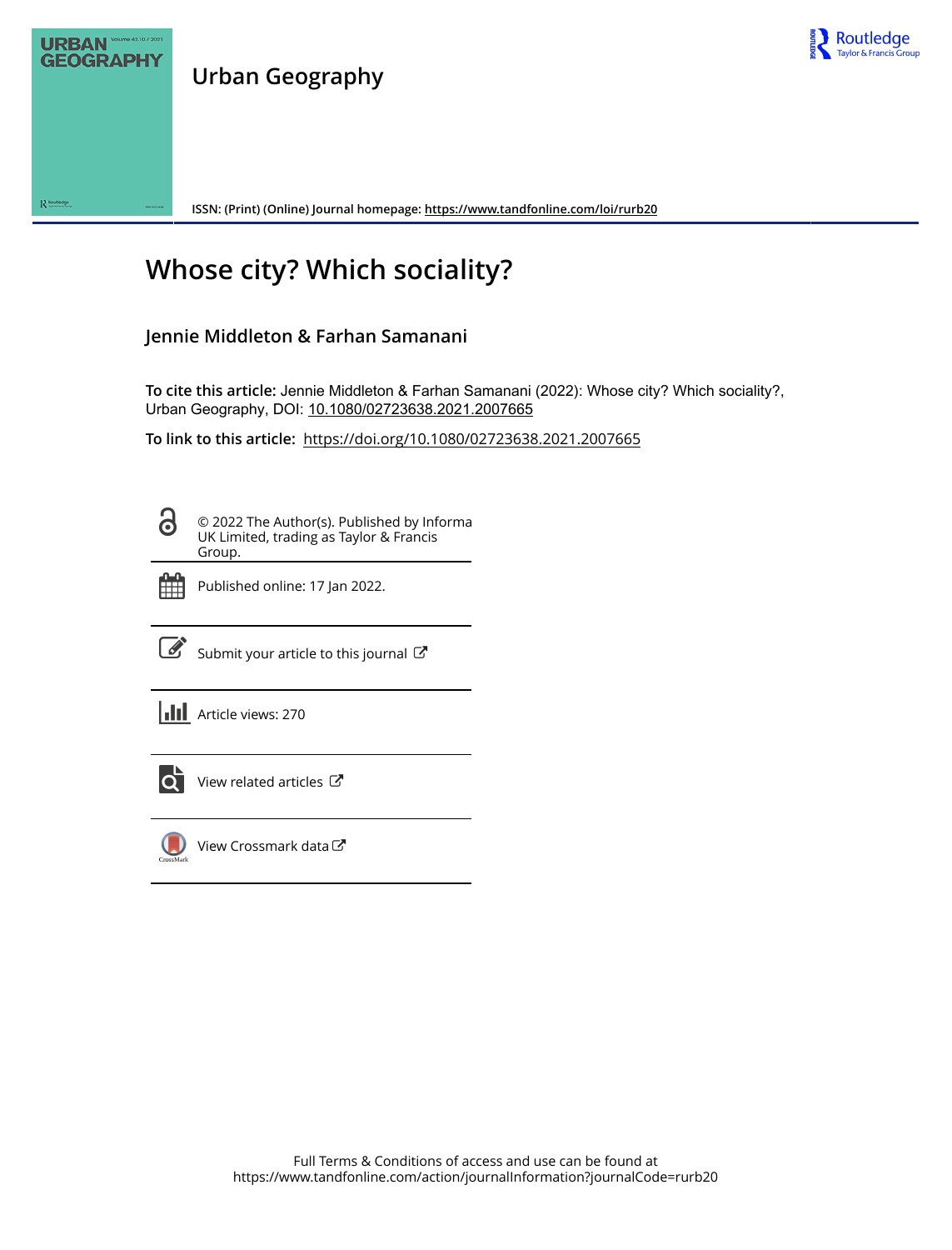**a** OPEN ACCESS **a** Check for updates

Routledae Taylor & Francis Group

# **Whose city? Which sociality?**

## Jennie Middleton **D**<sup>[a](#page-1-0)</sup> and Farhan Samanani<sup>b</sup>

<span id="page-1-0"></span><sup>a</sup>School of Geography and the Environment, University of Oxford, Oxford, UK; <sup>b</sup>Max Planck Institute for the Study of Religious and Ethnic Diversity, Göttingen, Germany

**ARTICLE HISTORY** Received 20 October 2021; Accepted 1 November 2021 **KEYWORDS** Urban; social infrastructure; sociality; austerity

The concept of "social infrastructure" has enjoyed a quick ascendancy, coined by sociologist Eric Klinenberg in a 2013 *New Yorker* article, elaborated in his 2018 book, and popularized within human geography by a 2019 article by Alan Latham and Jack Layton – the editors of this special issue. Klinenberg, arguably best known for his study of the 1995 Chicago heatwave (2002), offers a striking illustration of the value of social infrastructure. During the heatwave – an event that claimed 739 lives – the pattern of deaths largely followed the city's geography of poverty and racial segregation. But there were exceptions. Klinenberg [\(2013](#page-7-0), n.p.) compares "Englewood and Auburn Gresham, two adjacent neighborhoods [. . .] both ninety-nine per cent African-American, with similar proportions of elderly residents. Both had high rates of poverty, unemployment, and violent crime." Yet, Englewood experienced one of the city's highest death rates, Auburn Gresham, one of the lowest. The difference, argues Klinenberg, was Auburn Gresham comparatively robust social infrastructure – "the people, places, and institutions that foster cohesion and support" (Klinenberg, [2013\)](#page-7-0). He quotes Betty Swanson, a long-time resident, who recalls: "During the heat wave, we were doing wellness checks, asking neighbors to knock on each other's doors [. . .] The presidents of our block clubs usually know who's alone, who's aging, who's sick. It's what we always do when it's very hot or very cold here" (Klinenberg, [2013\)](#page-7-0). The concept of social infrastructure usefully captures both the ways in which social ties are facilitated by infrastructural forms, and the ways in which such ties extend and reshape the "capacities" of citizens, together (Latham and Layton [2021](#page-7-1)). As the contributors to this special issue highlight, with clarity and urgency, the absence or presence of such socially mediated capacities can play a pivotal role in justice and well-being. As Klinenberg reminds us, they can even literally make the difference between life and death.

<span id="page-1-4"></span><span id="page-1-3"></span><span id="page-1-2"></span>The contributions to this special issue illustrate both the flexibility and the analytic utility of the concept of social infrastructure – which is drawn on to make sense of everything from the ways in which domestic lighting practices in East London can be used to cultivate intimate and hopeful forms of sociality (Ebbensgard [2020\)](#page-7-2), to how an inner-city service hub in Osaka creates forms of "dense social connection" (DeVerteuil et al [2020:](#page-7-3) 4), which simultaneously extend and circumscribe the capacity of voluntary

This is an Open Access article distributed under the terms of the Creative Commons Attribution License (http://creativecommons.org/ licenses/by/4.0/), which permits unrestricted use, distribution, and reproduction in any medium, provided the original work is properly cited.

<span id="page-1-1"></span>**CONTACT** Jennie Middleton  $\Omega$  jennie.middleton@ouce.ox.ac.Uk  $\Omega$  School of Geography and the Environment, University of Oxford, South Parks Road, Oxford, OX1 3QY, United Kingdom.

<sup>© 2022</sup> The Author(s). Published by Informa UK Limited, trading as Taylor & Francis Group.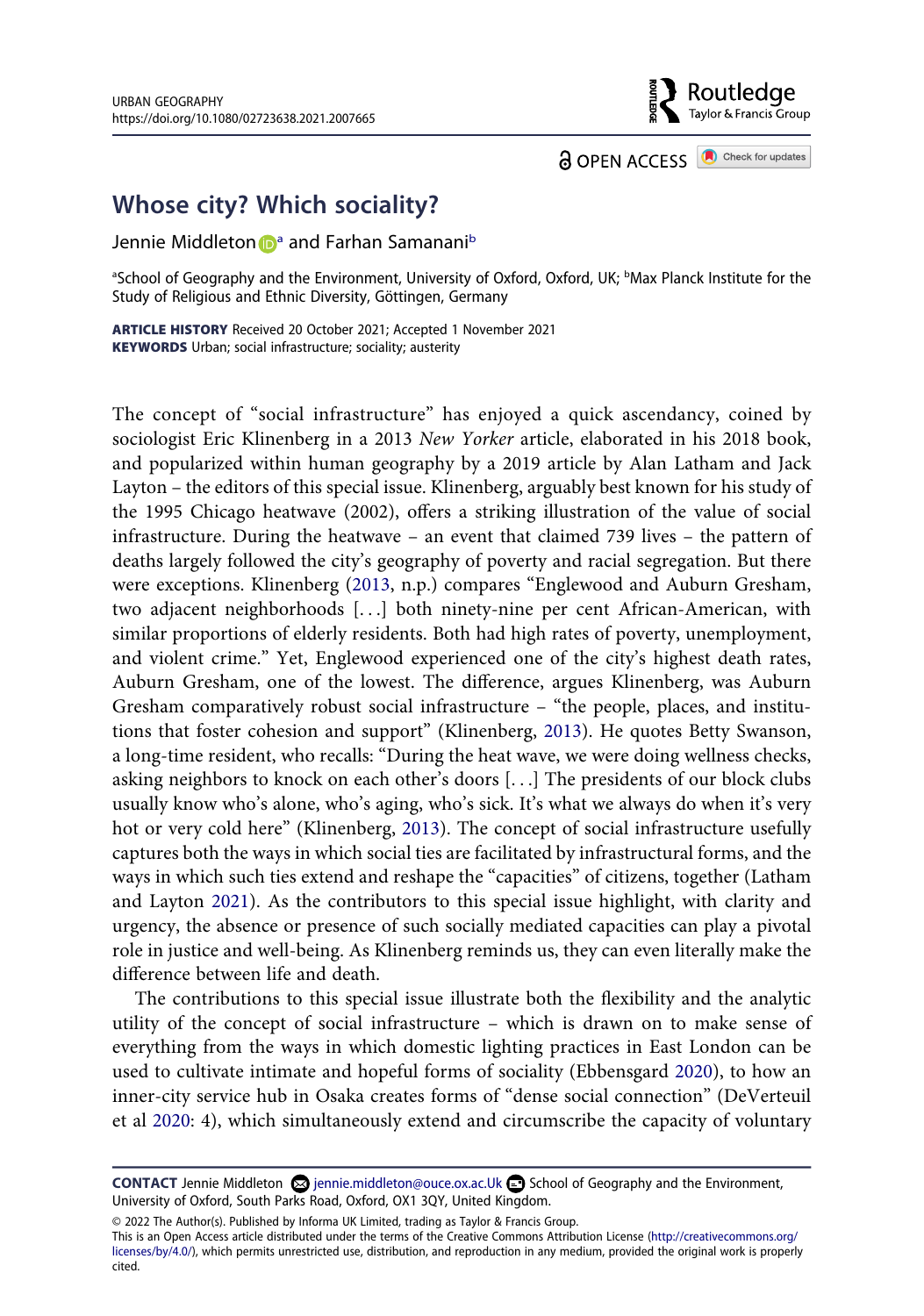#### 2  $\left(\frac{1}{2}\right)$  J. MIDDLETON AND F. SAMANANI

organizations to care for those in need and transform the city, respectively. As the concept of social infrastructure gains traction, we hope to offer a series of reflections that build on the contributions here by considering the future use of the term whilst highlighting potential areas of further investigation. Drawing upon the different papers, we raise six related considerations. First, we highlight the value of talking about sociality not as a generic domain, but in terms of contrasting, even, sometimes contending, "modalities" of sociality. Second, this can prompt us to trace the different – partly overlapping, partly disjunctive – geographies of different modes of sociality, and of the infrastructures that sustain them. Third, following on this, even when we come across forms of sociality that are positively valued or championed by some, we should resist treating these forms of sociality as universally valued. Fourth, we might ask how social infrastructures produce additional effects, across a range of scales, beyond the cultivation of sociality. Fifth, as with any conceptual coinage, there is a risk that the concept of social infrastructure risks dividing urban life into a number of discrete, even opposed domains – a risk that, in this case, would undermine some of the very potential of the concept to point to the importance of social entanglements. Sixth, and finally, we ask whether there is a need to imagine and investigate forms of social infrastructure that do not simply promote sociality, but which, given the plurality of social life, mediate between contending forms of sociality and clashing claims to space.

In earlier formulations, "social infrastructure" has often imagined "the social" as a relatively generic and circumscribed domain – internally similar and externally bounded. This understanding, for instance, is reflected in Klienberg's formulation quoted above where social infrastructure entails "the people, places, and institutions that foster cohesion and support". Here, "sociality" is characterized as ties that bind people to others, and create an investment in their welfare. It is also taken as something that has a distinct, uneven distribution – something that can be more or less present within certain places, or across certain relationships. Both these characterizations can be productively examined further, in ways that would enable us to enrich and extend our understanding of social infrastructure and its value.

These two concerns – pertaining to "what" we imagine sociality to entail and do, and "where" we imagine it to occur – are deeply intertwined. Nonetheless, we can better clarify each one by approaching them separately. Regarding the first, building upon Kleinberg's framing where sociality is oriented around cohesion and support, we might identify different modalities of coming together or supporting others. In their own empirical contribution to this special issue, exploring the social infrastructure and public life of Finsbury Park, North London, Latham and Layton ([2021,](#page-7-1) p. 3) argue that it "is essential to think carefully about the different registers that make up the social in social infrastructure". In surveying the different uses of Finsbury Park – which, in different cases, unfold separately to one another, reinforce one another, or clash – they name six distinct "registers" of sociality: "*co-presence; sociability and friendship; care and kinship; kinaesthetic practices; carnivalesque and collective experience; and civic engagement*" (2021, p. 11, Emphasis in original). Yet as soon as we pluralize the social, and begin considering different modalities rather than treating it as a generic domain, then we must also consider the ways in which different forms of sociality work in harmony or in dissonance with one another, and how they operate to support or constrain, enrich or diminish life, for different actors. "Cohesion and support" for whom, and of what sort?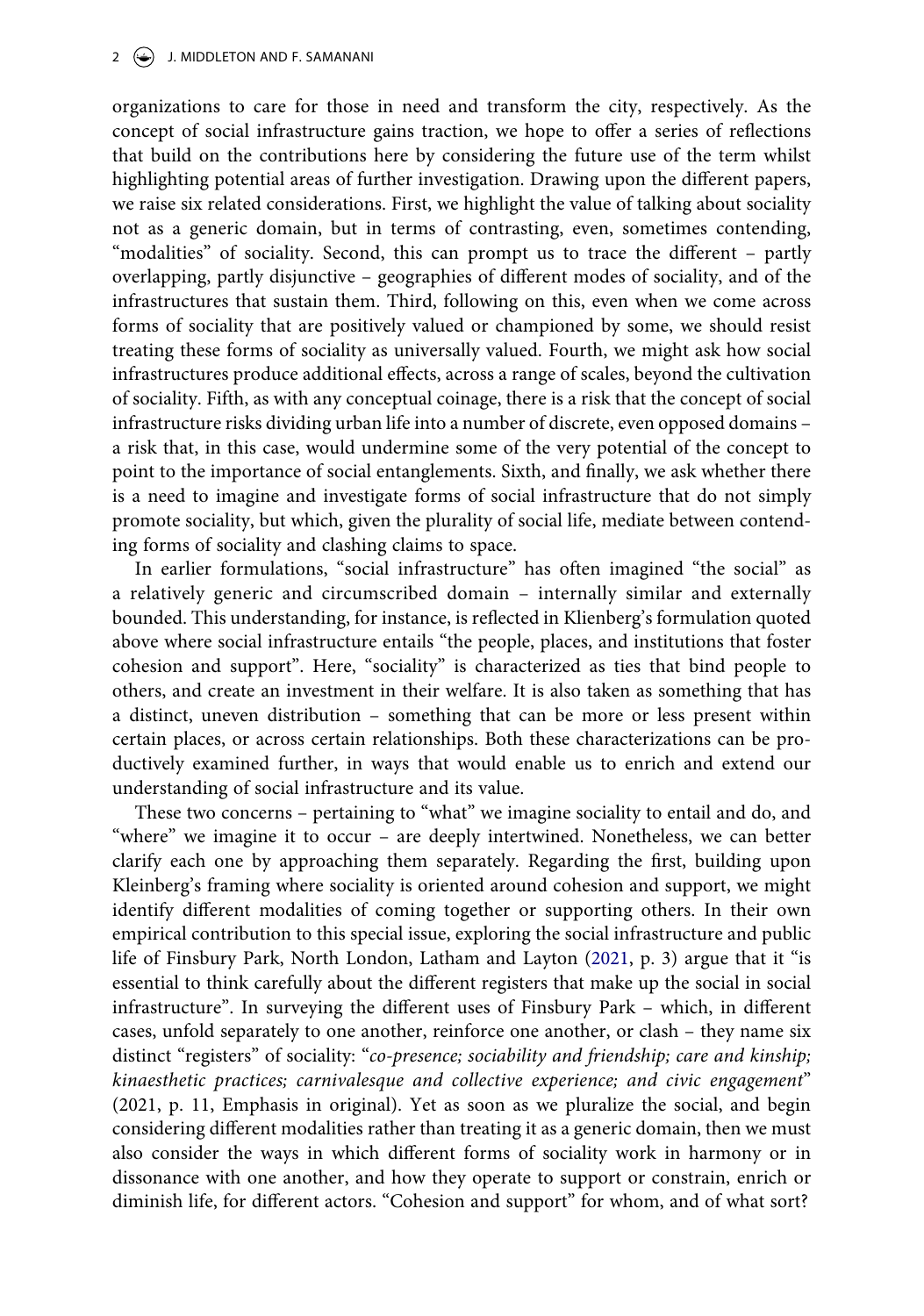<span id="page-3-3"></span><span id="page-3-0"></span>Meanwhile, the concern of "where" we locate sociality, has to do in part with clarifying our epistemological apparatus and ontological commitments – our ways of knowing, and our prior assumptions about the world. As the editors of this special issue highlight in the introduction, for some, including human geographers, the social does not exist as a discrete domain – rather it serves as an encompassing term for almost any system of relations. There are different ways of approaching this claim. For instance, in the allied discipline of anthropology, many anthropologists would recognize this as a selfconscious epistemological commitment – a way of seeing that allows for insight into human life, but which can also be reflexively subject to scrutiny and reworking in big ways and small (Strathern, [2020\)](#page-7-4). Actor Network Theorists may take the argument a step further, arguing for a thoroughly social ontology, where "sociality" is the basic stuff of reality (Latour, [2005](#page-7-5)). The use of "social infrastructure" within human geography is still fairly recent, and so questions of how the concept dovetails with particular epistemological and ontological commitments provide a productive avenue for future research. We see the potential in further specifying how "sociality", as imagined by theorists of social infrastructure, overlaps with or breaks from other dynamics, within physical and imaginative space. In this issue, just as Prytherch contrasts circulation and sociality, Latham and Layton [\(2021](#page-7-1), p. 3) argue against only seeing public space "through the frame of the political". If "circulation", "politics", and "sociality" are being framed as different domains, how do these domains map onto and break from one another? Moreover, if we are to consider them as such, what sorts of epistemological and ontological commitments might underwrite such multi-dimensional knowledge?

<span id="page-3-5"></span><span id="page-3-4"></span><span id="page-3-2"></span><span id="page-3-1"></span>These questions point toward a third consideration, relating to how "sociality" is valued. By pluralizing sociality, and looking at different modalities, and by tracing it geographically in relation to other domains such as politics, we also end up with a more ambivalent notion of the social. Forms of sociality that may be enriching for some may prove exclusionary or detrimental toward others – a point made in different ways by several contributors to this special issue (Campbell et al; DeVerteuila et al; Latyon and Latham; and Prytherch) Returning again to Klinenberg's focus on "cohesion and support", we can identify a strong kinship with the notion of "social capital" (perhaps not by coincidence, given Klinenberg's own background as a sociologist). Within sociology itself, this concept has generated an animated debate and prompted important interventions that have highlighted that social capital does not always (only) enhance interpersonal relationships and networks but can also have negative effects, including contributing towards the oppression and marginalization of certain groups (see Portes, [1998](#page-7-6) for a seminal critique; and Villanlonga-Olives and Kawachi, [\(2017](#page-7-7)) for a recent overview). Similarly, Iris Marion Young ([1986\)](#page-7-8) has influentially highlighted how notions of community, which demand that members cultivate close forms of interpersonal understanding and interdependency, can work to suppress and diminish forms of difference and freedom. These debates resonate with the explorations of social infrastructure here. At stake in these critiques is not simply a clash between different modes of sociality, then, but a more fundamental ambivalence in what "cohesion and support" actually does for different citizens. For example, recent work emerging from critical walking studies (see Middleton, [2022;](#page-7-9) Springgay & Truman, [2019\)](#page-7-10) has shown the power relations that can unfold from how people appropriate urban space on foot and the ways in which pedestrian social encounters are frequently either romanticized and underpinned by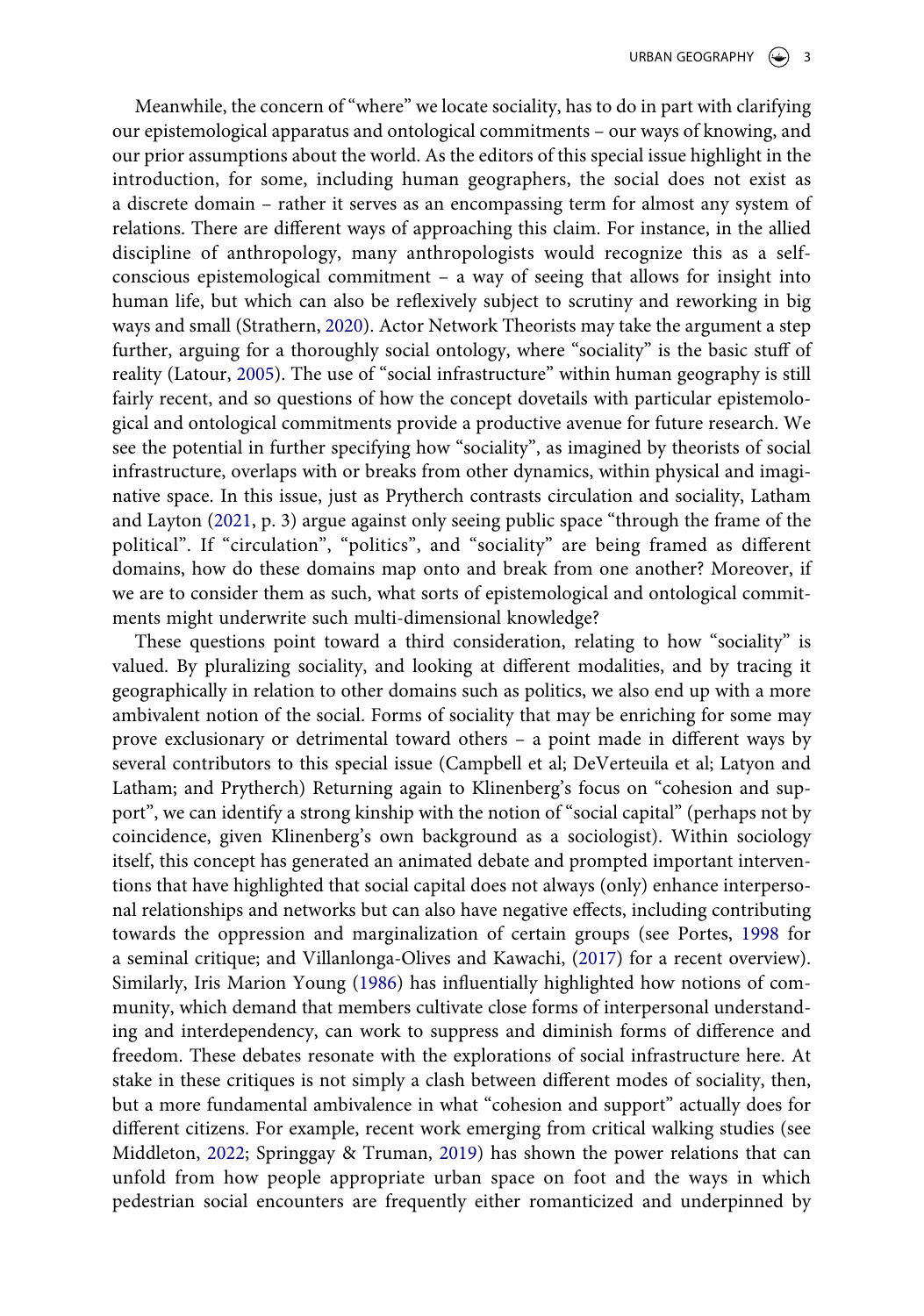<span id="page-4-0"></span>a series of positive assumptions or simply considered a benignly neutral aspect of contemporary urban life. Focusing on the mircro-politics of pedestrian encounters demonstrates how walking is not always a positive urban practice but can also be something to endure (see also Davidson, [2020](#page-7-11)). This ambivalence plays a meaningful role throughout the contributions here, yet we also see instances where contributors celebrate "social capital" (Layton and Latham), "bringing communities together" (Campbell et al) or "dense social connection" (DeVerteuila et al), in terms that presents sociality as innately positive. The challenge, as we see it, is for future research to keep a sharp focus on both the enriching and diminishing possibilities of different forms of sociality.

Fourth, and once again following on from this, is the question of how social infrastructures are implicated in wider patterns of power. Here, we note that a number of contributions to this issue highlight the ways in which social infrastructures not only generate (positively valued) modes of sociality but also different scalar relations that can work to uphold wider configurations of power. Thus, for instance, Ebbensgard [\(2020\)](#page-7-2) explores how residential lighting practices in East London work to sustain forms of domestic intimacy and hope that make the city and the present liveable. At the same time as noting these valued effects, however, Ebbensgard also asks what role such practices might play in working to resist or extend urban inequality – whether they generate resistance or acquiesce, hope for a different future or simply desire to achieve a superior position within a stratified present. DeVerteuil et al's ([2020](#page-7-3)) study of a "service hub" in Osaka is even more pointed, highlighting how urban policy in Osaka has worked to carve out a great deal of autonomy for this hub, enabling it to create empowering forms of social infrastructure at a local scale while simultaneously constraining its transformative potential against the realities of urban poverty, or within urban policy, more broadly. These examples highlight the capacities of social infrastructures to generate multiple outcomes – beyond forms of sociality – and point to another productive avenue for future research, in investigating how these outcomes interact and counterbalance.

Fifth, and again relatedly, we would suggest that a certain caution is warranted in how and when we rely on the concept of social infrastructure to frame the subject under study, to avoid unduly fragmenting the urban. Of course, the naming of sociality as an important part of what infrastructures do, or ought to do, is valuable both for directing our normative and analytic attentions. There is a promise here of a more integrated and inclusive vision of the urban. Yet, perhaps counterintuitively, we would suggest that this same act of naming risks being part of an analytic and normative fragmentation of the urban, as much as it may be a part of widening our gaze. This threat of fragmentation is a product of how social infrastructures have thus far been approached – as a named domain, and as part of an exercise in dividing infrastructure, or the urban, into distinct domains (sociality, mobility, knowledge, health, and so on), which then only in the second instance can be thought of as interacting or overlapping. Here, the danger becomes that we direct our attention and imagination toward forms of social infrastructure that are defined in distinction or opposition to other forms of infrastructure, rather than searching for forms that blend different possibilities together.

<span id="page-4-1"></span>An illustrative contrast comes from approaches informed by feminist thinking on care and positionality, which prioritize the processes of situated reasoning – grounded in interaction, skilled engagement, situated attentiveness, and ongoing moral accountability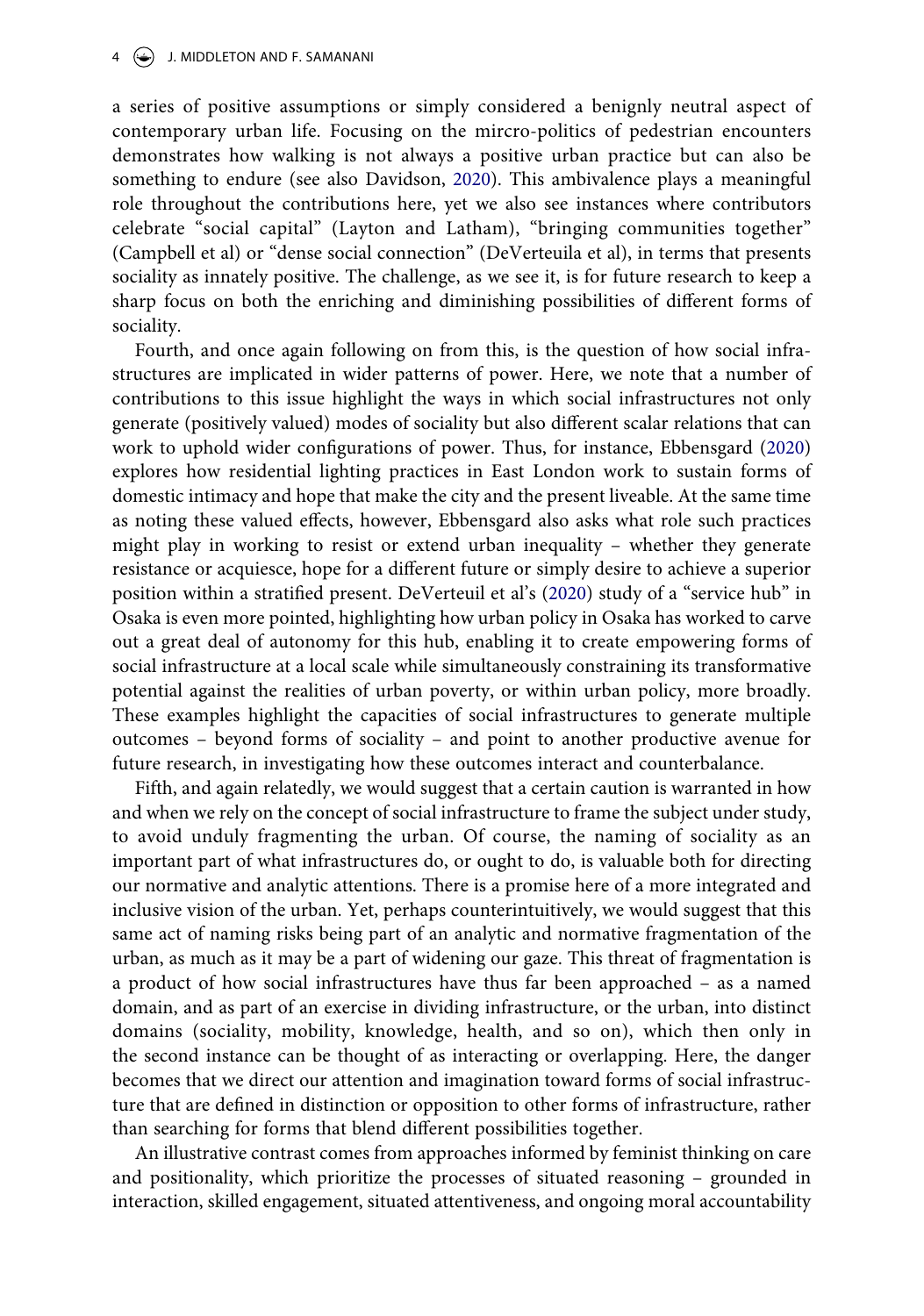<span id="page-5-2"></span>(Tronto, [1993](#page-7-12)) – above and beyond the drawing of abstract categories of judgment which are held to be the same, wherever they are applied. As we have argued elsewhere (Middleton & Samanani, [2021](#page-7-13)), such approaches remind us of two vital things: first that everyday life is full of attempts to negotiate between contending values, possible futures, and political conflicts; and secondly that analytical moves to abstract from a narrative, a vignette, a set of laws, a text, and so on, to say what it is really "about", necessarily obscure and devalue these complex negotiations – foreclosing or overlooking countless movements of everyday potential that sustain the world and/or make it otherwise. When it comes to social infrastructures, by reifying this category, we may risk only attuning ourselves to, and championing that which has the scale, visibility, and concreteness associated with typically grand, systemic, "public" visions of infrastructure; we risk paying more attention to highways and community centers than we do to the ways in which black American women, for example, have shared ways of making "homeplaces" for generations that provide collective means of refuge, endurance, and dignity, against systematic forms of deprivation and denigration (Hooks, [1990\)](#page-7-14).

<span id="page-5-1"></span>Of course, as the aforementioned characteristics of careful knowing (interaction, skilled engagement, etc.) may suggest, forms of situated knowledge are often hard won, and it may well be unrealistic to expect that all judgments of urban or infrastructural policy and design are guided by such forms of knowing. Here, more categorical forms of knowledge can and sometimes must serve as useful heuristics. Yet we should always be mindful of what such categories are working to achieve: are they further carving up a map of the city into discrete, abstract domains – which are then taken in opposition to one another – or are they helping us attune ourselves to the dimensions of an unequal but inextricably entangled whole? Or, to put the point differently, even when thinking heuristically, it may help to stop and ask ourselves when it is useful to talk about "social" infrastructures, and when, instead, it becomes more helpful to shift frames and talk about infrastructure in other terms such as infrastructures of endurance, improvisation, accountability, and so on – in ways that clearly encompass sociality, but focus more on how it forms a part of broader assemblages and leads to particular political ends, rather than taking sociality as an end in and of itself. Indeed, DeVerteuil et al's [\(2020\)](#page-7-3) study of a "service hub" in Kamagasaki, Osaka, performs this sort of reframing – taking an interest in social infrastructure primarily as a matter of connectivity between services, and an open-access, non-judgmental ethos, and discussing this in more specific terms as *bypassed infrastructure*, which by dint of its overlooked and relatively structurally unincorporated position, is able to create distinctive new assemblages.

<span id="page-5-0"></span>Finally, taken together, these strands point to questions of how to negotiate between different forms of sociality. A number of contributors engage with this issue from different angles. Campbell et al. raise questions about the geographical distribution of stewardship groups that maintain, mediate, and facilitate access to green spaces, and about how such groups can "address diversity, equity, and inclusion through their programs and organizational structures" ([2021](#page-7-15): 17). DeVerteuil et al. ask how forms of social infrastructure might specifically serve to cultivate counterpublics that foster both acceptance and the capacity for resistance (while expressing ambivalence over the potential of the service hub they study to do so). Prytherch is concerned with diverse, but often contending uses of street space, whilst Ebbensgaard grapples with the capacity of intimate socialites to both sustain hope and possibility and to foster acceptance of inequalities. Part of what is stake in these questions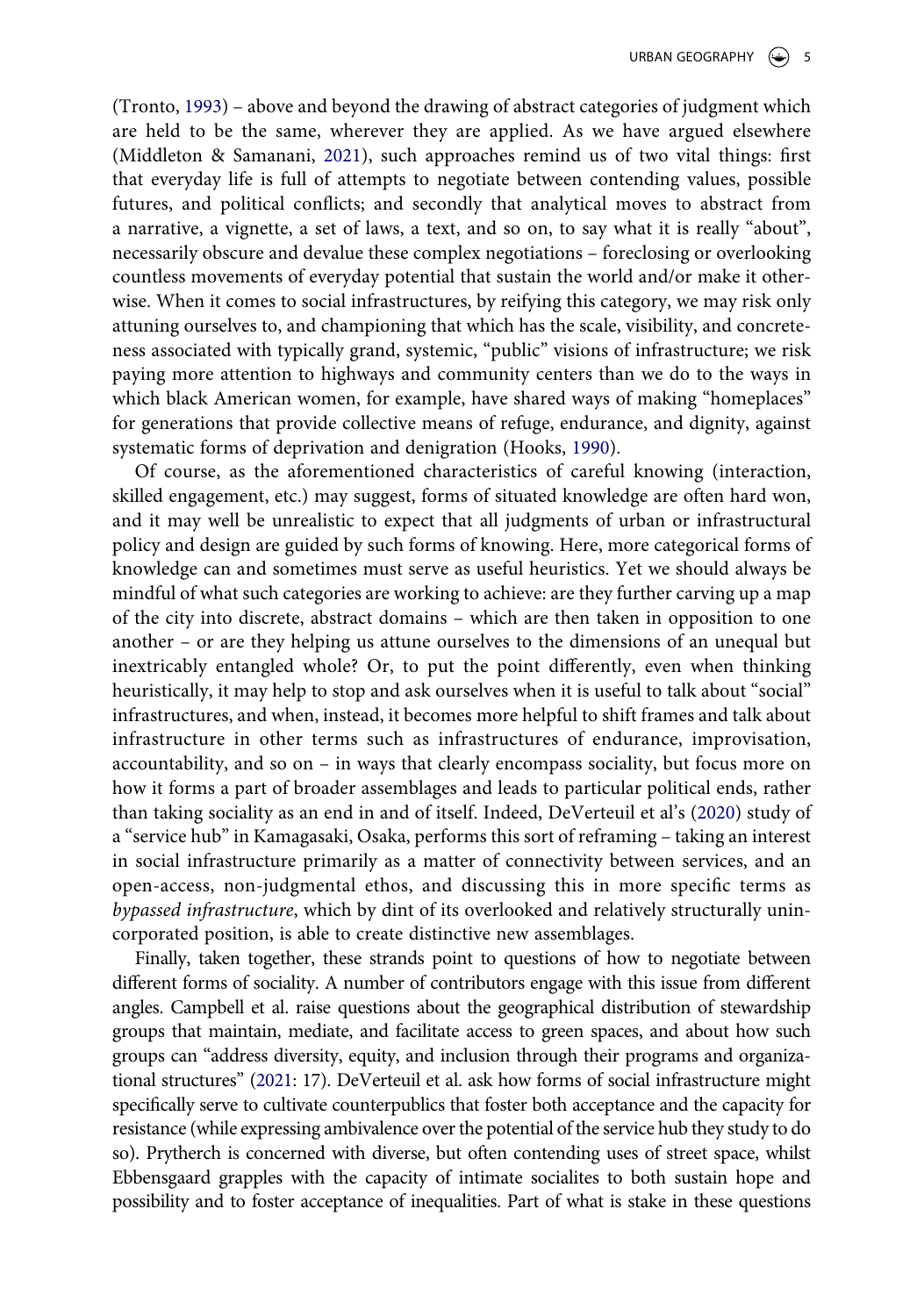is how different forms of sociality, which offer different perspectives on the city, and which appropriate it in particular ways, might be situated in relation to one another. How does intimacy square with critical consciousness, and an awareness of urban entanglements, how might commitments to park stewardship also become commitments to justice and inclusion, what capacities ought to be cultivated for marginal citizens in order to navigate their marginality?

<span id="page-6-1"></span><span id="page-6-0"></span>In their original elaboration of the concept of social infrastructure, Latham and Layton ([2019](#page-7-16), p. 8) argue that the "diversity of social infrastructure matters. People seek out a range of activities and communities and therefore require a range of facilities and spaces". They likewise follow Ash Amin ([2008\)](#page-7-17) in arguing for the potential of social infrastructures to cultivate a sense of 'urban surplus' – encouraging trust, civility, encounter, and common purpose. A question for further research is the extent to which cultivating a diversity of infrastructural forms, and evoking a sense of social surplus is enough. Contributions in this issue point to the ways in which different socialites might sometimes involve processes of urban appropriation and transformation that diminish or cut against one another. At a time where austerity policies have guided national and urban policies across many democratic nations for the past decade, and where the broader global entrenchment of neoliberal economics has long fed into the residualization of public resources, it is entirely possible that these tensions may ultimately prove to be a problem of scarcity. This is to say, it is possible that with sufficient investment in social infrastructure, including the multiplication of different forms that might support a diversity of distinctly valuable socialites, these contradictory claims may well diminish or vanish all together. Yet we ultimately live on a finite and politically constrained planet – one where the prolific multiplication of social-infrastructural forms, at a scale commensurate with sustaining just, inclusive cities, may not be feasible. There is also a tricky normative question at stake here – whether the good city is more defined in terms of widereaching entanglements and interdependencies, that ensure forms of sociality take shape with regard to one another, or whether the good city is one which lets a thousand flowers bloom. Here too there is fertile ground, both for further inquiry and an ongoing conversation. This special issue highlights the rich potential for empirical investigations of social infrastructure to nurture such inquiry, and to open up future horizons.

#### **Disclosure statement**

No potential conflict of interest was reported by the author(s).

## **Funding**

A grant from the Wellcome Trust (ref: 201583/Z/16/Z) supported the research that underpins this special issue commentary.

# **ORCID**

Jennie Middleton D http://orcid.org/0000-0002-3083-6007